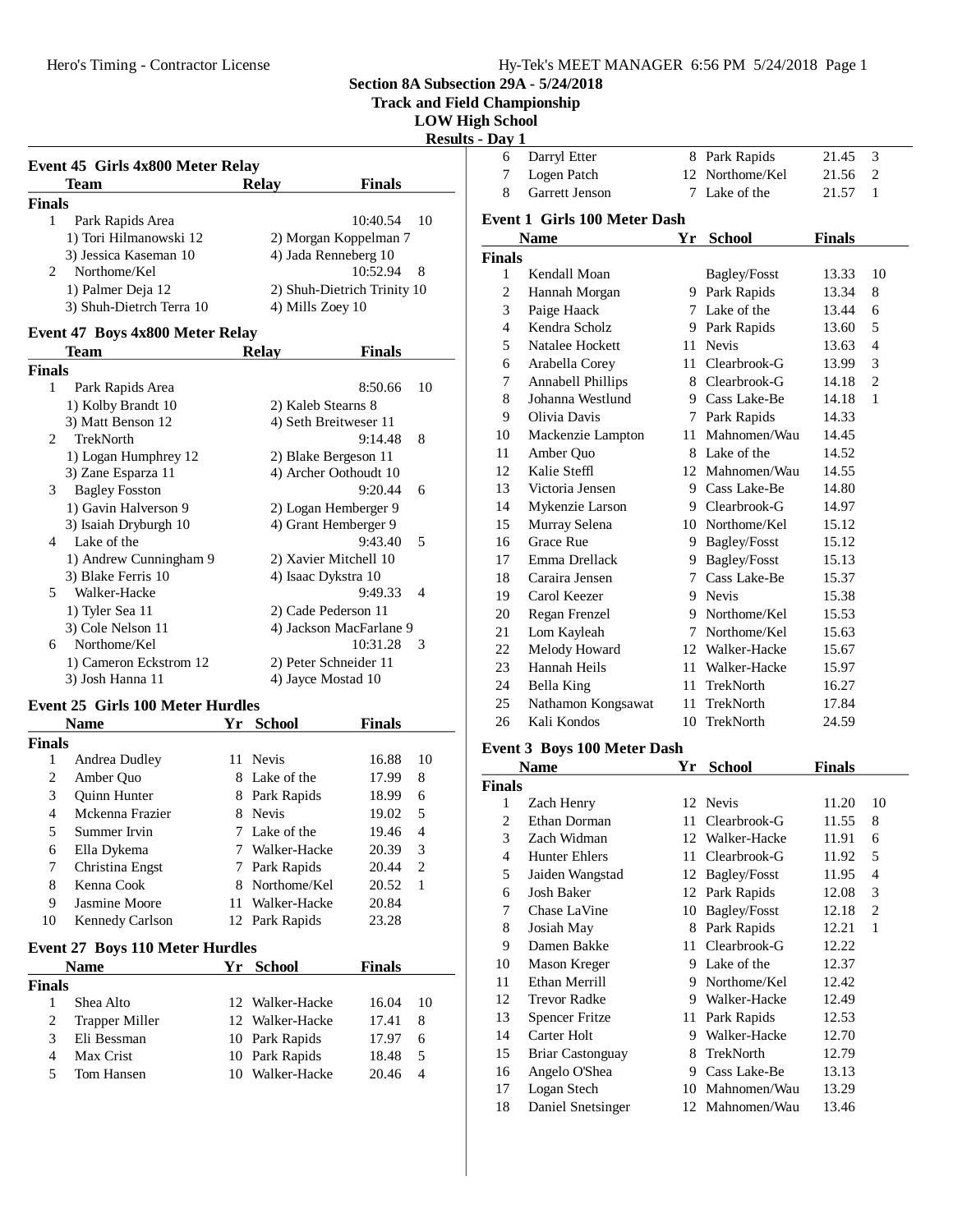| Hy-Tek's MEET MANAGER 6:56 PM 5/24/2018 Page 2 |  |  |
|------------------------------------------------|--|--|
|                                                |  |  |

**Track and Field Championship**

**LOW High School**

**Results - D** 

|               | (Event 3 Boys 100 Meter Dash)<br>Finals |    |                          |               |    |
|---------------|-----------------------------------------|----|--------------------------|---------------|----|
|               | <b>Name</b>                             | Yr | <b>School</b>            | <b>Finals</b> |    |
| 19            | Zane Esparza                            | 11 | TrekNorth                | 13.50         |    |
| 20            | <b>Brycen Friborg</b>                   |    | 9 Bagley/Fosst           | 14.05         |    |
| 21            | Micah Hanna                             |    | 9 Northome/Kel           | 14.39         |    |
| 22            | David Carlson                           |    | 9 TrekNorth              | 14.90         |    |
| 23            | Dakota Paquette                         |    | 7 Cass Lake-Be           | 15.33         |    |
| 24            | Logan Marthaler                         | 7  | Northome/Kel             | 24.10         |    |
|               | Event 37 Girls 4x200 Meter Relay        |    |                          |               |    |
|               | Team                                    |    | <b>Relay</b>             | <b>Finals</b> |    |
| <b>Finals</b> |                                         |    |                          |               |    |
| 1             | Park Rapids Area                        |    |                          | 1:50.44       | 10 |
|               | 1) Holly Johnson 8                      |    | 2) Hannah Morgan 9       |               |    |
|               | 3) Julia Johnson 11                     |    | 4) Jaiden McCollum 12    |               |    |
| 2             | <b>Bagley Fosston</b>                   |    |                          | 1:54.22       | 8  |
|               | 1) Julia Albright 12                    |    | 2) Chloe McLean 8        |               |    |
|               | 3) Kelby Fultz 10                       |    | 4) Kylli Anderson 10     |               |    |
| 3             | <b>Nevis</b>                            |    |                          | 1:55.57       | 6  |
|               | 1) Mckenna Frazier 8                    |    | 2) Natalee Hockett 11    |               |    |
|               | 3) Anna Hennagir 10                     |    | 4) Andrea Dudley 11      |               |    |
| 4             | Northome/Kel                            |    |                          | 2:01.39       | 5  |
|               | 1) Murray Selena 10                     |    | 2) Paige Hildebrandt 9   |               |    |
|               | 3) Kenna Cook 8                         |    | 4) Eitenmiller Sophia 12 |               |    |
| 5             | Walker-Hacke                            |    |                          | 2:04.60       | 4  |
|               | 1) Taylor Week 9                        |    | 2) Taylor Nordin 9       |               |    |
|               | 3) Jasmine Moore 11                     |    | 4) Ellie Hansen 12       |               |    |
| 6             | Mahnomen Waubun                         |    |                          | 2:06.18       | 3  |
|               | 1) Hanna Worms 9                        |    | 2) Mackenzie Lampton 11  |               |    |
|               | 3) Kalie Steffl 12                      |    | 4) Natalee Boyum 9       |               |    |
| 7             | Lake of the                             |    |                          | 2:08.04       | 2  |
|               | 1) Taya Hagarty 8                       |    | 2) Madie Draper 8        |               |    |
|               | 3) Tyanna Wood 7                        |    | 4) Summer Irvin 7        |               |    |
| 8             | <b>TrekNorth</b>                        |    |                          | 2:15.17       | 1  |
|               | 1) Kylee Humphrey 10                    |    | 2) Luise Siemonsen 11    |               |    |
|               | 3) Bella King 11                        |    | 4) Kali Kondos 10        |               |    |
|               | Event 39 Boys 4x200 Meter Relay         |    |                          |               |    |
|               | Team                                    |    | <b>Relay</b>             | <b>Finals</b> |    |
| <b>Finals</b> |                                         |    |                          |               |    |
| 1             | Park Rapids Area                        |    |                          | 1:38.45       | 10 |
|               | 1) Josiah May 8                         |    | 2) Chris Day 11          |               |    |

|    | 1) Josiah May 8       | 2) Chris Day 11      |                |
|----|-----------------------|----------------------|----------------|
|    | 3) Zach Fritze 11     | 4) Spencer Fritze 11 |                |
| 2  | <b>Bagley Fosston</b> | 1:39.91              | 8              |
|    | 1) Trey Netland 10    | 2) Zachary Lykins 12 |                |
|    | 3) Will Brinkman 12   | 4) Isaac Dryburgh 11 |                |
| 3  | Walker-Hacke          | 1:41.63              | 6              |
|    | 1) Kenner Bell 11     | 2) Joshua Kuhlman 10 |                |
|    | 3) Hunter Hed 12      | 4) Trevor Radke 9    |                |
| 4  | Northome/Kel          | 1:43.73              | - 5            |
|    | 1) Ethan Merrill 9    | 2) Dennis King 12    |                |
|    | 3) Hunter Meland 12   | 4) Titus Forseen 12  |                |
| 5. | Lake of the           | 1:53.23              | $\overline{A}$ |
|    | 1) Gabe Johnson 12    | 2) Daniel Novak 12   |                |
|    | 3) Josh Haataja 12    | 4) Garrett Jenson 7  |                |

| gh School      |                                  |    |                                  |               |                |
|----------------|----------------------------------|----|----------------------------------|---------------|----------------|
| $-$ Day 1      |                                  |    |                                  |               |                |
| 6              | Mahnomen Waubun                  |    |                                  | 1:55.78       | 3              |
|                | 1) Logan Stech 10                |    | 2) William Oshkinowe 10          |               |                |
|                | 3) David Rock 9                  |    | 4) Jonah Steffl 10               |               |                |
|                | Clearbrook-Gonvick               |    |                                  | DQ            |                |
|                | 1) Jasper Wiley 10               |    | 2) Ben Engebretson 10            |               |                |
|                | 3) Robert King 10                |    | 4) Jack McGowen 8                |               |                |
|                | Event 17 Girls 1600 Meter Run    |    |                                  |               |                |
|                |                                  |    |                                  |               |                |
|                | <b>Name</b>                      | Yr | <b>School</b>                    | <b>Finals</b> |                |
| <b>Finals</b>  |                                  |    |                                  |               | 10             |
| 1              | Jenna Manecke                    |    | 9 Bagley/Fosst<br>7 Walker-Hacke | 5:59.42       |                |
| $\overline{c}$ | <b>Gwendolyn Devries</b>         |    |                                  | 6:23.60       | 8              |
| 3              | Liesl Smee                       |    | 9 Park Rapids                    | 6:24.33       | 6              |
| $\overline{4}$ | Amarah Dykema                    |    | 12 Walker-Hacke                  | 6:26.48       | 5              |
| 5              | Emma Vrieze                      |    | 7 Park Rapids                    | 6:44.36       | 4              |
| 6              | Kayleah Breitweser               |    | 10 Park Rapids                   | 6:49.05       | 3              |
| 7              | Zoe Balda Steffens               |    | 10 Clearbrook-G                  | 6:51.43       | 2              |
| 8              | <b>Stroeing Saide</b>            |    | 7 Northome/Kel                   | 7:07.08       | 1              |
| 9              | <b>Sydnee Stroeing</b>           | 11 | Northome/Kel                     | 7:11.62       |                |
| 10             | Megan Moen                       | 7  | <b>TrekNorth</b>                 | 7:42.12       |                |
|                | Event 19 Boys 1600 Meter Run     |    |                                  |               |                |
|                | <b>Name</b>                      |    | Yr School                        | <b>Finals</b> |                |
| <b>Finals</b>  |                                  |    |                                  |               |                |
| 1              | <b>Adnew Stueven</b>             |    | 11 Northome/Kel                  | 4:43.36       | 10             |
| $\overline{c}$ | Ethan Klisch                     |    | 9 Bagley/Fosst                   | 4:49.80       | 8              |
| 3              | <b>Jack McNamee</b>              |    | 9 Nevis                          | 4:53.51       | 6              |
| $\overline{4}$ |                                  |    |                                  |               | 5              |
|                | Lane Monaghan                    |    | 9 Park Rapids                    | 4:59.83       | 4              |
| 5              | Preston Renneburg                |    | 11 Park Rapids                   | 5:19.16       |                |
| 6              | William Bly                      |    | 11 Mahnomen/Wau                  | 5:28.15       | 3              |
| 7              | <b>Rylley Clark</b>              |    | 11 Park Rapids                   | 5:28.72       | $\overline{c}$ |
| 8              | Seth Meikle                      | 7  | Lake of the                      | 5:36.13       | 1              |
| 9              | Wyatt Strandberg                 |    | 8 Bagley/Fosst                   | 5:42.31       |                |
| 10             | Jayce Mostad                     |    | 10 Northome/Kel                  | 5:42.84       |                |
| 11             | Gavin Damar                      |    | 9 Walker-Hacke                   | 5:45.23       |                |
| 12             | Anson Haack                      |    | 8 Lake of the                    | 5:47.25       |                |
| 13             | George Bjorklund                 |    | 8 Nevis                          | 5:47.52       |                |
| 14             | Tyler Gunn                       | 8  | Nevis                            | 5:50.96       |                |
| 15             | Jordan Howard                    |    | 9 Cass Lake-Be                   | 6:06.47       |                |
| 16             | Leoydn Kingbird                  | 7  | Northome/Kel                     | 7:06.02       |                |
|                | Event 33 Girls 4x100 Meter Relay |    |                                  |               |                |
|                | <b>Team</b>                      |    | <b>Relay</b>                     | <b>Finals</b> |                |
| <b>Finals</b>  |                                  |    |                                  |               |                |
| 1              | Park Rapids Area                 |    |                                  | 52.63         | 10             |
|                | 1) Kendra Scholz 9               |    | 2) Holly Johnson 8               |               |                |
|                | 3) Julia Johnson 11              |    | 4) Hannah Morgan 9               |               |                |
|                | Dealer: Essator                  |    |                                  | 52.05         |                |

| $\overline{2}$ | <b>Bagley Fosston</b>  | 53.85                | - 8 |
|----------------|------------------------|----------------------|-----|
|                | 1) Kendall Moan        | 2) Chloe McLean 8    |     |
|                | 3) Kelby Fultz 10      | 4) Kylli Anderson 10 |     |
| 3.             | Clearbrook-Gonvick     | 57.09                | 6   |
|                | 1) Mykenzie Larson 9   | 2) Alexie Molden 11  |     |
|                | 3) Annabell Phillips 8 | 4) Emma Dorman 9     |     |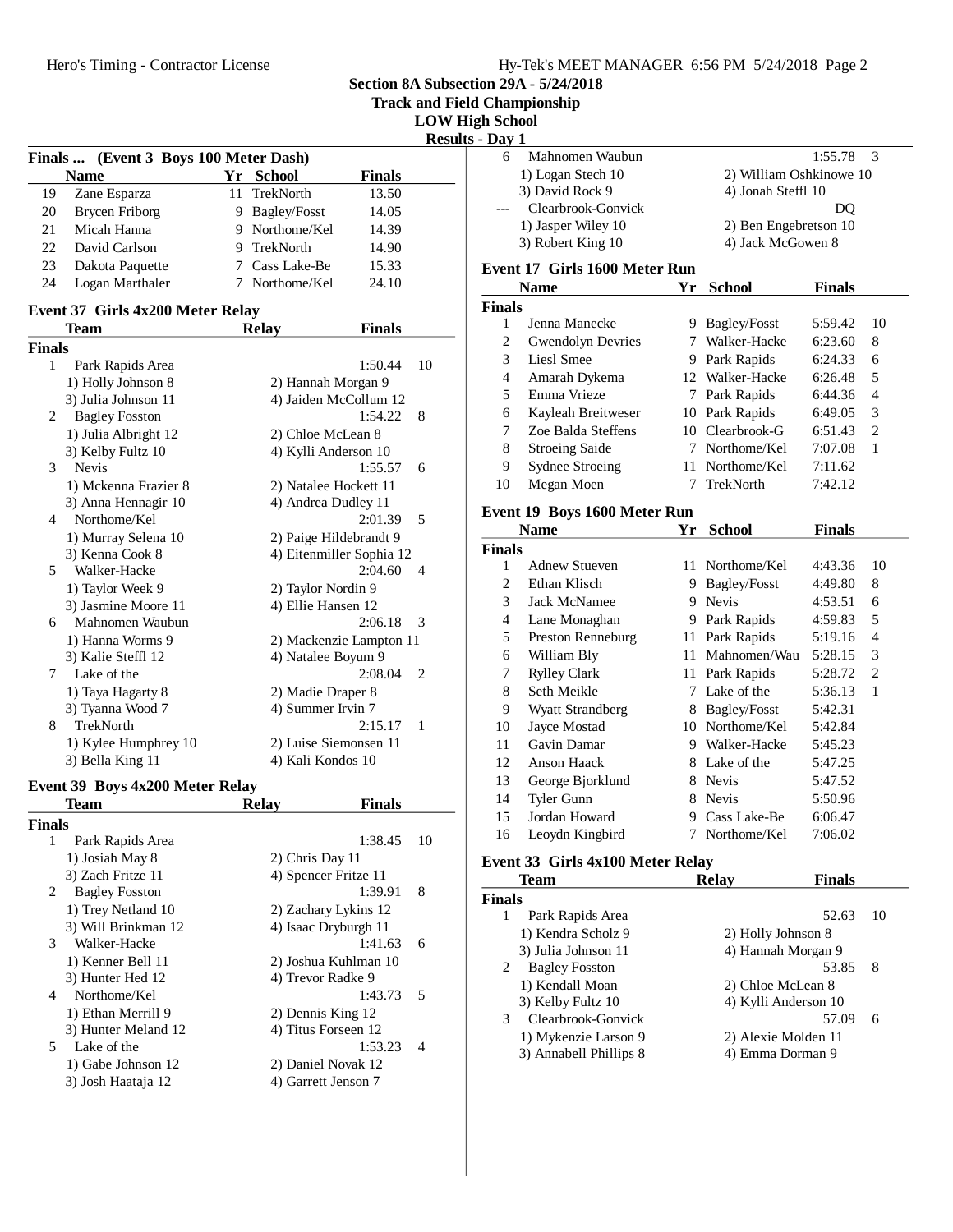**Track and Field Championship**

**LOW High School**

**Results - Day 1**

|                         | Finals  (Event 33 Girls 4x100 Meter Relay) |    |                      |                       |                          |
|-------------------------|--------------------------------------------|----|----------------------|-----------------------|--------------------------|
|                         | <b>Team</b>                                |    | <b>Relay</b>         | <b>Finals</b>         |                          |
| 4                       | Walker-Hacke                               |    |                      | 58.23                 | 5                        |
|                         | 1) Taylor Week 9                           |    | 2) Taylor Nordin 9   |                       |                          |
|                         | 3) Jasmine Moore 11                        |    | 4) Melody Howard 12  |                       |                          |
| 5                       | Lake of the                                |    |                      | 58.31                 | 4                        |
|                         | 1) Paige Haack 7                           |    | 2) Rebekah Fraser 11 |                       |                          |
|                         | 3) Taya Hagarty 8                          |    | 4) Amber Quo 8       |                       |                          |
| 6                       | Cass Lake-Bena                             |    |                      | 59.53                 | 3                        |
|                         | 1) Caraira Jensen 7                        |    | 2) Mikailia Sherer 9 |                       |                          |
|                         | 3) Victoria Jensen 9                       |    |                      | 4) Johanna Westlund 9 |                          |
| 7                       | Northome/Kel                               |    |                      | 1:00.71               | 2                        |
|                         | 1) Murray Selena 10                        |    | 2) Kenna Cook 8      |                       |                          |
|                         | 3) Regan Frenzel 9                         |    | 4) Johnson Monica 8  |                       |                          |
|                         | Event 35 Boys 4x100 Meter Relay            |    |                      |                       |                          |
|                         | <b>Team</b>                                |    | <b>Relay</b>         | <b>Finals</b>         |                          |
|                         |                                            |    |                      |                       |                          |
| <b>Finals</b><br>1      | Clearbrook-Gonvick                         |    |                      | 45.92                 | 10                       |
|                         |                                            |    |                      |                       |                          |
|                         | 1) Damen Bakke 11                          |    | 2) Jonny Hamnes 10   |                       |                          |
|                         | 3) Josiah Hubbard 11                       |    | 4) Ethan Dorman 11   | 46.51                 |                          |
| 2                       | Park Rapids Area                           |    |                      |                       | 8                        |
|                         | 1) Josh Baker 12                           |    | 2) Zach Fritze 11    |                       |                          |
|                         | 3) Spencer Fritze 11<br>Walker-Hacke       |    | 4) Josiah May 8      |                       |                          |
| 3                       |                                            |    |                      | 49.15                 | 6                        |
|                         | 1) Devin Hopen 12                          |    | 2) Trapper Miller 12 |                       |                          |
| 4                       | 3) Kenner Bell 11<br>Northome/Kel          |    | 4) Hunter Hed 12     |                       |                          |
|                         |                                            |    |                      | 49.23                 | 5                        |
|                         | 1) Ethan Merrill 9                         |    | 2) Dennis King 12    |                       |                          |
|                         | 3) Hunter Meland 12                        |    | 4) Titus Forseen 12  |                       |                          |
| 5                       | <b>Bagley Fosston</b>                      |    |                      | 49.45                 | 4                        |
|                         | 1) Will Brinkman 12                        |    | 2) Chase LaVine 10   |                       |                          |
|                         | 3) Trey Netland 10<br>Lake of the          |    | 4) Logan Hemberger 9 |                       |                          |
| 6                       |                                            |    |                      | 50.02                 | 3                        |
|                         | 1) Mason Kreger 9                          |    | 2) Gabe Johnson 12   |                       |                          |
|                         | 3) Xavier Mitchell 10                      |    | 4) Alex Umerski 8    |                       |                          |
|                         | <b>Event 9 Girls 400 Meter Dash</b>        |    |                      |                       |                          |
|                         | <b>Name</b>                                | Yr | <b>School</b>        | <b>Finals</b>         |                          |
| Finals                  |                                            |    |                      |                       |                          |
| 1                       | Eitenmiller Sophia                         |    | 12 Northome/Kel      | 1:04.84               | 10                       |
| $\overline{\mathbf{c}}$ | Kamree Carlson                             |    | 10 Park Rapids       | 1:04.90               | 8                        |
| 3                       | Morgan Koppelman                           | 7  | Park Rapids          | 1:06.82               | 6                        |
| $\overline{\mathbf{4}}$ | Lauren Sekely                              | 7  | Bagley/Fosst         | 1:07.72               | 5                        |
| 5                       | Abbie Strandlie                            | 8  | Walker-Hacke         | 1:09.29               | $\overline{\mathcal{L}}$ |
| 6                       | Sophia Jesness                             | 9. | Bagley/Fosst         | 1:09.67               | 3                        |
| 7                       | <b>Riley Pike</b>                          | 7  | Park Rapids          | 1:10.43               | $\overline{2}$           |
| 8                       | Paige Hildebrandt                          | 9  | Northome/Kel         | 1:10.49               | $\mathbf{1}$             |
| 9                       | Aislinn Hoefler                            | 7  | Bagley/Fosst         | 1:13.31               |                          |
| 10                      | Luise Siemonsen                            | 11 | TrekNorth            | 1:14.60               |                          |
| 11                      | Ellie Hansen                               | 12 | Walker-Hacke         | 1:16.20               |                          |
| 12                      | Tyanna Wood                                | 7  | Lake of the          | 1:17.19               |                          |
| 13                      | Maria Torres                               | 11 | Walker-Hacke         | 1:29.22               |                          |
| 14                      | <b>Stueven Mitike</b>                      | 8  | Northome/Kel         | 1:41.93               |                          |
|                         |                                            |    |                      |                       |                          |

|               | Event 11 Boys 400 Meter Dash            |      |                               |                |                |
|---------------|-----------------------------------------|------|-------------------------------|----------------|----------------|
|               | <b>Name</b>                             | Yr   | <b>School</b>                 | <b>Finals</b>  |                |
| <b>Finals</b> |                                         |      |                               |                |                |
| 1             | Will Snobl                              | 11   | Bagley/Fosst                  | 54.12          | 10             |
| 2             | <b>Blake Ferris</b>                     |      | 10 Lake of the                | 54.35          | 8              |
| 3             | Chris Day                               |      | 11 Park Rapids                | 55.00          | 6              |
| 4             | Joshua Kuhlman                          |      | 10 Walker-Hacke               | 57.18          | 5              |
| 5             | Kian Scott                              |      | 11 Park Rapids                | 57.63          | 4              |
| 6             | Alex Fahey                              |      | 11 Northome/Kel               | 57.98          | 3              |
| 7             | Kaleb Stearns                           |      | 8 Park Rapids                 | 58.28          | $\overline{c}$ |
| 8             | <b>Blake Bergeson</b>                   |      | 11 TrekNorth                  | 59.11          | $\mathbf{1}$   |
| 9             | Isaiah Dryburgh                         |      | 10 Bagley/Fosst               | 1:00.60        |                |
| 10            | Logan Hemberger                         |      | 9 Bagley/Fosst                | 1:01.21        |                |
| 11            | Robert King                             |      | 10 Clearbrook-G               | 1:03.51        |                |
| 12            | <b>Cameron Eckstrom</b>                 |      | 12 Northome/Kel               | 1:05.82        |                |
| 13            | Jack Miller                             |      | 10 Mahnomen/Wau               | 1:06.03        |                |
| 14            | <b>Anson Haack</b>                      |      | 8 Lake of the                 | 1:06.41        |                |
| 15            | Garrett Jenson                          |      | 7 Lake of the                 | 1:06.91        |                |
| 16            | <b>Andrew Fahey</b>                     |      | 7 Northome/Kel                | 1:07.10        |                |
| 17            | Cole Nelson                             |      | 11 Walker-Hacke               | 1:07.62        |                |
| 18            | David Rock                              |      | 9 Mahnomen/Wau                | 1:07.95        |                |
| 19            | David Carlson                           |      | 9 TrekNorth                   | 1:08.88        |                |
| 20            | Jonah Faldet                            |      | 10 Clearbrook-G               | 1:12.90        |                |
| 21            | Jackson MacFarlane                      |      | 9 Walker-Hacke                | 1:13.83        |                |
|               | <b>Event 29 Girls 300 Meter Hurdles</b> |      |                               |                |                |
|               | <b>Name</b>                             |      | Yr School                     | <b>Finals</b>  |                |
| <b>Finals</b> |                                         |      |                               |                |                |
| 1             | Kendra Scholz                           | 9    | Park Rapids                   | 50.54          | 10             |
| 2             | Andrea Dudley                           | 11   | <b>Nevis</b>                  | 50.93          | 8              |
| 3             | Mckenna Frazier                         |      | 8 Nevis                       | 53.73          | 6              |
| 4             | Julia Albright                          |      | 12 Bagley/Fosst               | 54.98          | 5              |
| 5             | Quinn Hunter                            |      | 8 Park Rapids                 | 55.15          | 4              |
| 6             | Jessica Schmidtke                       | 11 - | Walker-Hacke                  | 57.68          | 3              |
| 7             | Christina Engst                         |      | 7 Park Rapids                 | 1:00.19        | $\overline{c}$ |
| 8             | Johnson Monica                          |      | 8 Northome/Kel                | 1:02.59        | $\mathbf{1}$   |
| 9             | <b>Stroeing Saide</b>                   | 7    | Northome/Kel                  | 1:05.09        |                |
| 10            | Molly Massar                            |      | 10 Walker-Hacke               | 1:11.54        |                |
|               |                                         |      |                               |                |                |
|               | <b>Event 31 Boys 300 Meter Hurdles</b>  |      |                               |                |                |
|               | <b>Name</b>                             | Yr   | <b>School</b>                 | <b>Finals</b>  |                |
| <b>Finals</b> | Josiah Hubbard                          |      | Clearbrook-G                  |                |                |
| 1             |                                         | 11   |                               | 42.01          | 10             |
| 2             | Kenner Bell                             | 11   | Walker-Hacke                  | 46.96          | 8              |
| 3             | Eli Bessman                             |      | 10 Park Rapids                | 47.15          | 6              |
| 4             | Max Crist                               |      | 10 Park Rapids                | 47.31          | 5              |
| 5             | <b>Ben Engebretson</b>                  |      | 10 Clearbrook-G               | 48.35          | $\overline{4}$ |
| 6             | Tom Hansen                              |      | 10 Walker-Hacke               | 49.70          | 3              |
| 7             | <b>Trapper Miller</b>                   |      | 12 Walker-Hacke               | 50.19          | $\overline{c}$ |
| 8             | Angelo O'Shea                           |      | 9 Cass Lake-Be                | 51.46          | 1              |
| 9             | Darryl Etter<br>Jack McGowen            | 8    | 8 Park Rapids<br>Clearbrook-G | 52.03<br>53.42 |                |
| 10            |                                         |      |                               |                |                |

11 Kael Snetsinger<br>10 Mahnomen/Wau 54.35<br>12 Zachary Anderson<br>19 Bagley/Fosst<br>156.08

12 Zachary Anderson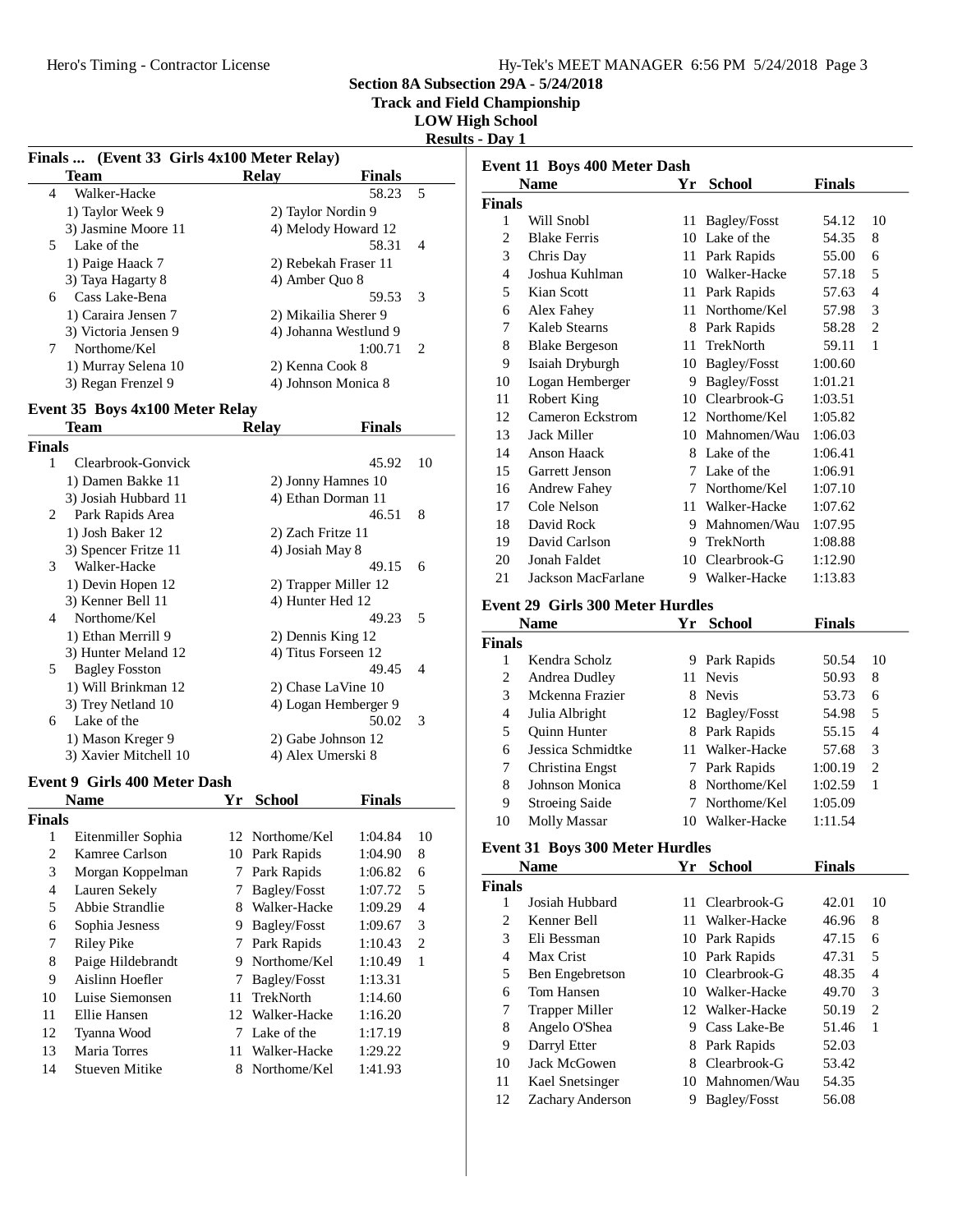| Hy-Tek's MEET MANAGER 6:56 PM 5/24/2018 Page 4 |  |  |
|------------------------------------------------|--|--|
|                                                |  |  |

**Track and Field Championship**

**LOW High School**

**Results - Day 1**

|                    |                                           |    |                       |                | <b>Kesul</b>   |
|--------------------|-------------------------------------------|----|-----------------------|----------------|----------------|
| <b>Finals</b>      | (Event 31 Boys 300 Meter Hurdles)<br>Name |    | Yr School             | <b>Finals</b>  |                |
| 13                 | Logen Patch                               |    | 12 Northome/Kel       | 57.55          |                |
| 14                 | Peter Schneider                           | 11 | Northome/Kel          | 59.76          |                |
|                    |                                           |    |                       |                |                |
|                    | <b>Event 13 Girls 800 Meter Run</b>       |    |                       |                |                |
|                    | Name                                      | Yr | <b>School</b>         | <b>Finals</b>  |                |
| <b>Finals</b>      |                                           |    |                       |                |                |
| 1                  | Jenni Lavin                               |    | 9 Clearbrook-G        | 2:28.59        | 10             |
| $\overline{c}$     | Jackielynn Taflin                         |    | 10 Clearbrook-G       | 2:33.60        | 8              |
| 3                  | Tori Hilmanowski                          |    | 12 Park Rapids        | 2:38.01        | 6              |
| 4                  | Natalia Lopez                             | 7  | Park Rapids           | 2:38.23        | 5              |
| 5                  | Jessica Kaseman                           | 10 | Park Rapids           | 2:43.82        | 4              |
| 6                  | Shuh-Dietrich Trinity                     |    | 10 Northome/Kel       | 2:48.65        | 3              |
| 7                  | Carolyn Oberfell                          |    | 7 Walker-Hacke        | 2:51.10        | $\overline{2}$ |
| 8                  | Kylee Humphrey                            |    | 10 TrekNorth          | 2:51.31        | 1              |
| 9                  | <b>Brittany Wolter</b>                    |    | 10 Walker-Hacke       | 2:54.32        |                |
| 10                 | Olivia Landsverk                          |    | 11 Bagley/Fosst       | 2:55.50        |                |
| 11                 | Evie Dryburgh                             |    | 7 Bagley/Fosst        | 3:00.95        |                |
| 12                 | Izzy Wallace                              |    | 8 Nevis               | 3:03.84        |                |
| 13                 | <b>Burmeister Malori</b>                  |    | 8 Northome/Kel        | 3:16.85        |                |
| 14                 | Haylie Mowell                             |    | 9 Nevis               | 3:23.69        |                |
| 15                 | Emily Okland                              | 9  | Northome/Kel          | 3:38.43        |                |
|                    | Event 15 Boys 800 Meter Run               |    |                       |                |                |
|                    | <b>Name</b>                               | Yr | <b>School</b>         | <b>Finals</b>  |                |
| <b>Finals</b>      |                                           |    |                       |                |                |
| 1                  | <b>Adnew Stueven</b>                      | 11 | Northome/Kel          | 2:05.32        | 10             |
| $\overline{c}$     | Seth Breitweser                           | 11 | Park Rapids           | 2:06.19        | 8              |
| 3                  | <b>Matt Benson</b>                        |    | 12 Park Rapids        | 2:08.23        | 6              |
| 4                  | William Bly                               | 11 | Mahnomen/Wau          | 2:08.34        | 5              |
| 5                  | Hunter Stai                               |    | 12 Bagley/Fosst       | 2:10.61        | $\overline{4}$ |
| 6                  | <b>Archer Oothoudt</b>                    |    | 10 TrekNorth          | 2:16.20        | 3              |
| 7                  | Andrew Cunningham                         |    | 9 Lake of the         | 2:17.93        | $\overline{2}$ |
| 8                  | Jaquincy Hammer                           |    | 9 Clearbrook-G        | 2:21.86        | 1              |
|                    |                                           |    |                       |                |                |
|                    |                                           |    |                       |                |                |
| 9                  | Logan Humphrey                            |    | 12 TrekNorth          | 2:22.09        |                |
| 10                 | Lane Monaghan                             | 9  | Park Rapids           | 2:23.31        |                |
| 11                 | Joshua Lavin                              | 11 | Clearbrook-G          | 2:25.48        |                |
| 12                 | Tyler Sea                                 | 11 | Walker-Hacke          | 2:26.01        |                |
| 13                 | Gavin Halverson                           | 9. | <b>Bagley/Fosst</b>   | 2:26.82        |                |
| 14                 | Cade Pederson                             | 11 | Walker-Hacke          | 2:30.90        |                |
| 15                 | Josh Hanna                                | 11 | Northome/Kel          | 2:37.80        |                |
| 16                 | Tucker Greenside                          |    | 9 Northome/Kel        | 2:37.84        |                |
| 17                 | Reese Mowell                              |    | 8 Nevis               | 2:43.27        |                |
| 18                 | Jasper Spears-Thomas                      |    | 9 Bagley/Fosst        | 2:46.77        |                |
| 19                 | Isaac McGowen                             | 11 | Clearbrook-G          | 2:48.24        |                |
| 20                 | Ethan Lewis                               | 8  | <b>Nevis</b>          | 2:49.98        |                |
|                    | <b>Event 5 Girls 200 Meter Dash</b>       |    |                       |                |                |
|                    | <b>Name</b>                               |    | Yr School             | <b>Finals</b>  |                |
|                    |                                           |    |                       |                |                |
| 1                  |                                           |    |                       | 27.89          | 10             |
| 2                  | Kylli Anderson<br>Chloe McLean            | 8  | 10 Bagley/Fosst       |                |                |
| <b>Finals</b><br>3 | Natalee Hockett                           | 11 | Bagley/Fosst<br>Nevis | 28.15<br>28.37 | 8<br>6         |

| 5  | Paige Haack           |    | 7 Lake of the   | 29.16 | 4 |  |
|----|-----------------------|----|-----------------|-------|---|--|
| 6  | <b>Taylor Nordin</b>  | 9  | Walker-Hacke    | 29.52 | 3 |  |
| 7  | Kamree Carlson        | 10 | Park Rapids     | 29.58 | 2 |  |
| 8  | Nadia Yliniemi Hensel | 7  | Park Rapids     | 29.65 | 1 |  |
| 9  | Paige Hildebrandt     | 9  | Northome/Kel    | 29.94 |   |  |
| 10 | Olivia Davis          | 7  | Park Rapids     | 29.98 |   |  |
| 11 | Johanna Westlund      | 9  | Cass Lake-Be    | 30.12 |   |  |
| 12 | Kalie Steffl          |    | 12 Mahnomen/Wau | 30.15 |   |  |
| 13 | Grace Rue             | 9  | Bagley/Fosst    | 30.50 |   |  |
| 14 | Luise Siemonsen       | 11 | TrekNorth       | 31.21 |   |  |
| 15 | Victoria Jensen       | 9  | Cass Lake-Be    | 31.65 |   |  |
| 16 | Ellie Hansen          |    | 12 Walker-Hacke | 32.04 |   |  |
| 17 | <b>Taylor Week</b>    | 9  | Walker-Hacke    | 32.09 |   |  |
| 18 | Lom Kayleah           | 7  | Northome/Kel    | 33.82 |   |  |
| 19 | Abby Hurt             | 7  | Northome/Kel    | 36.00 |   |  |
| 20 | Bella King            | 11 | TrekNorth       | 36.36 |   |  |
| 21 | Nathamon Kongsawat    | 11 | TrekNorth       | 39.22 |   |  |

## **Event 7 Boys 200 Meter Dash**

| <b>Name</b>   |                       | Yr  | <b>School</b>    | <b>Finals</b> |                |
|---------------|-----------------------|-----|------------------|---------------|----------------|
| <b>Finals</b> |                       |     |                  |               |                |
| 1             | Zach Henry            | 12. | <b>Nevis</b>     | 23.08         | 10             |
| 2             | Alex Fahey            | 11  | Northome/Kel     | 24.72         | 8              |
| 3             | Zachary Lykins        | 12  | Bagley/Fosst     | 24.92         | 6              |
| 4             | <b>Jonny Hamnes</b>   | 10  | Clearbrook-G     | 24.94         | 5              |
| 5             | Damen Bakke           | 11  | Clearbrook-G     | 25.15         | $\overline{4}$ |
| 6             | Mason Kreger          | 9   | Lake of the      | 25.27         | 3              |
| 7             | Isaac Dryburgh        | 11  | Bagley/Fosst     | 25.36         | $\overline{2}$ |
| 8             | Xavier Mitchell       | 10  | Lake of the      | 25.57         | 1              |
| 9             | Jeremiah Engst        | 11  | Park Rapids      | 25.62         |                |
| 10            | Joshua Kuhlman        | 10  | Walker-Hacke     | 25.75         |                |
| 11            | Thomas Melvin         | 11  | Park Rapids      | 25.76         |                |
| 12            | <b>Blake Bergeson</b> | 11  | <b>TrekNorth</b> | 25.77         |                |
| 13            | Carter Holt           |     | 9 Walker-Hacke   | 25.87         |                |
| 14            | Hunter Brandt         | 10  | Park Rapids      | 26.25         |                |
| 15            | Jonah Steffl          | 10  | Mahnomen/Wau     | 26.81         |                |
| 16            | Briar Castonguay      | 8   | TrekNorth        | 26.90         |                |
| 17            | Kai Ashmoore          | 8   | Walker-Hacke     | 26.93         |                |
| 18            | Zane Esparza          | 11  | TrekNorth        | 26.94         |                |
| 19            | Logan Stech           | 10  | Mahnomen/Wau     | 28.34         |                |
| 20            | William Oshkinowe     | 10  | Mahnomen/Wau     | 28.41         |                |
| 21            | Gethon Wood           |     | 12 Lake of the   | 30.68         |                |
| 22            | Darius Ess            | 9   | Northome/Kel     | 31.89         |                |
| 23            | Dakota Paquette       | 7   | Cass Lake-Be     | 32.26         |                |
| 24            | Michael Bardales      | 10  | Northome/Kel     | 40.88         |                |
| ---           | Jaiden Wangstad       | 12  | Bagley/Fosst     | FS            |                |
|               |                       |     |                  |               |                |

# **Event 21 Girls 3200 Meter Run**

|               | <b>Name</b>            | Yr School       | Finals   |     |
|---------------|------------------------|-----------------|----------|-----|
| <b>Finals</b> |                        |                 |          |     |
|               | Jade Rypkema           | 7 Nevis         | 12:38.34 | -10 |
| 2             | Mills Zoey             | 10 Northome/Kel | 12:49.07 | 8   |
| $\mathcal{R}$ | Amelia Landsverk       | 11 Bagley/Fosst | 13:11.23 | 6   |
| 4             | Jada Renneberg         | 10 Park Rapids  | 13:25.23 | 5   |
| 5             | <b>Whitney Steffel</b> | 11 Park Rapids  | 14:58.45 |     |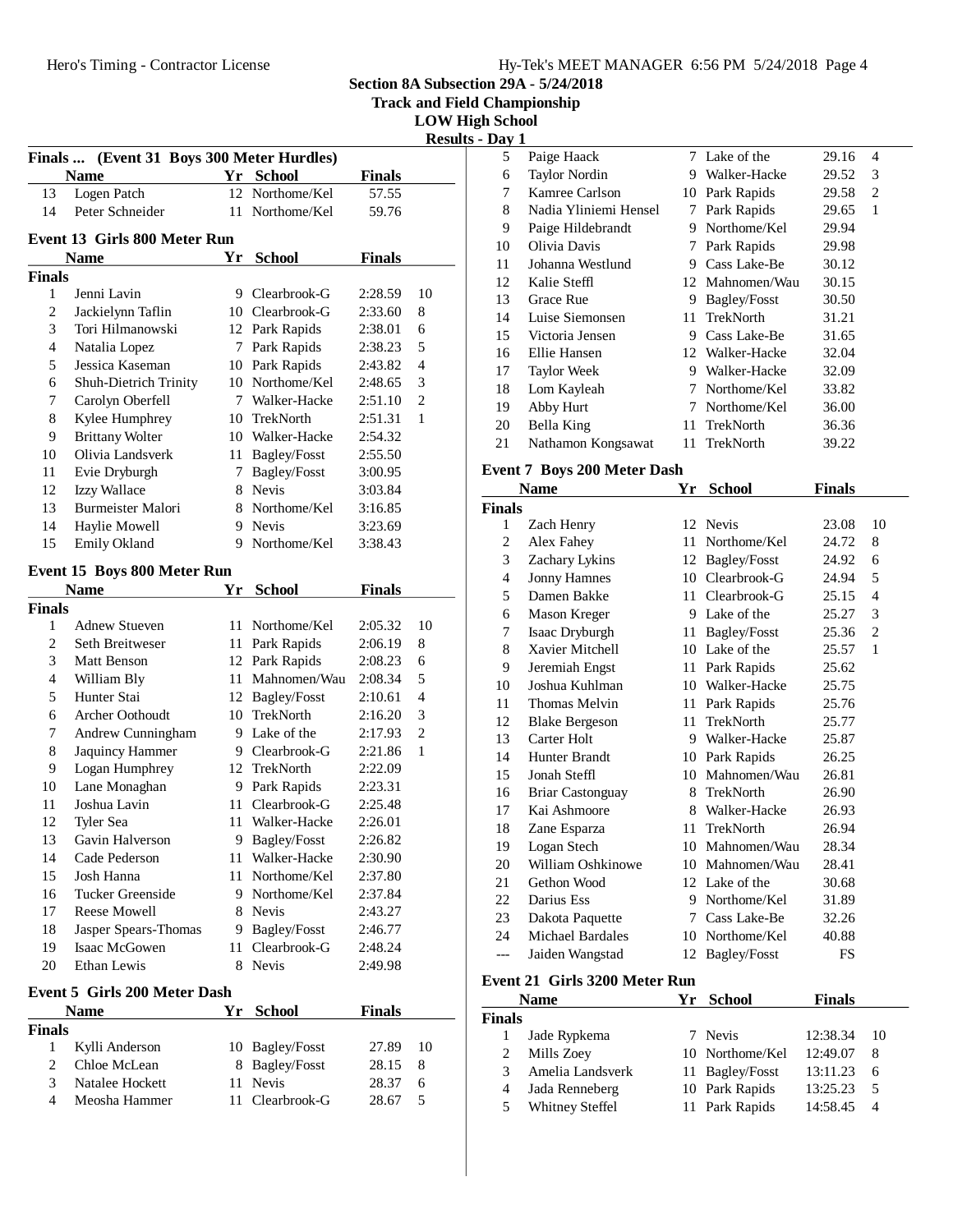**Track and Field Championship**

**LOW High School**

**Results - Day 1**

|               |                                         |    |                     |               | Resu |
|---------------|-----------------------------------------|----|---------------------|---------------|------|
|               | Finals  (Event 21 Girls 3200 Meter Run) |    |                     |               |      |
|               | Name                                    | Yr | <b>School</b>       | <b>Finals</b> |      |
| 6             | Mercedes Forseman                       |    | 10 Park Rapids      | 15:58.65      | 3    |
| 7             | Larson Gretchen                         | 7  | Northome/Kel        | 16:43.24      | 2    |
| 8             | <b>Willow Damar</b>                     | 10 | Walker-Hacke        | 18:21.36      | 1    |
|               | Event 23 Boys 3200 Meter Run            |    |                     |               |      |
|               | Name                                    | Yr | School              | <b>Finals</b> |      |
| <b>Finals</b> |                                         |    |                     |               |      |
| $\mathbf{1}$  | Isaac Dykstra                           |    | 10 Lake of the      | 11:00.48      | 10   |
| 2             | Grant Hemberger                         | 9  | Bagley/Fosst        | 11:01.54      | 8    |
| 3             | Michael Gunn                            | 10 | <b>Nevis</b>        | 11:04.80      | 6    |
| 4             | <b>Keegan Moses</b>                     | 10 | Park Rapids         | 11:08.90      | 5    |
| 5             | <b>Bryce James</b>                      | 12 | Park Rapids         | 11:09.18      | 4    |
| 6             | Evan Pohl                               | 7  | <b>Nevis</b>        | 11:48.64      | 3    |
| 7             | Zach Van Batavia                        |    | 8 Park Rapids       | 11:52.01      | 2    |
| 8             | Devin Lykins                            | 9  | <b>Bagley/Fosst</b> | 12:18.30      | 1    |
| 9             | Seth Meikle                             | 7  | Lake of the         | 12:38.28      |      |
| 10            | <b>Andrew Fahey</b>                     | 7  | Northome/Kel        | 13:12.39      |      |
| 11            | Logan Barton                            | 9  | Walker-Hacke        | 13:29.61      |      |
| 12            | Joshua Lavin                            | 11 | Clearbrook-G        | 13:34.73      |      |
| 13            | Dylan Johnson                           | 9  | Walker-Hacke        | 14:41.90      |      |
|               | Event 41 Girls 4x400 Meter Relay        |    |                     |               |      |
|               | Team                                    |    | <b>Relay</b>        | <b>Finals</b> |      |
| <b>Finals</b> |                                         |    |                     |               |      |
| 1             | Park Rapids Area                        |    |                     | 4:22.65       | 10   |

| mais           |                          |                             |
|----------------|--------------------------|-----------------------------|
| 1              | Park Rapids Area         | 4:22.65<br>10               |
|                | 1) Kamree Carlson 10     | 2) Holly Johnson 8          |
|                | 3) Julia Johnson 11      | 4) Jaiden McCollum 12       |
| $\mathfrak{D}$ | Clearbrook-Gonvick       | 4:30.88<br>8                |
|                | 1) Arabella Corey 11     | 2) Meosha Hammer 11         |
|                | 3) Jackielynn Taflin 10  | 4) Jenni Lavin 9            |
| 3              | Northome/Kel             | 4:32.36<br>6                |
|                | 1) Palmer Deja 12        | 2) Shuh-Dietrich Trinity 10 |
|                | 3) Shuh-Dietrch Terra 10 | 4) Eitenmiller Sophia 12    |
| 4              | <b>Bagley Fosston</b>    | 4:39.68<br>5                |
|                | 1) Lauren Sekely 7       | 2) Sophia Jesness 9         |
|                | 3) Brooklyn Ostenaa 8    | 4) Jenna Manecke 9          |

# **Event 43 Boys 4x400 Meter Relay**

| Team                       | <b>Relav</b>      | <b>Finals</b>          |
|----------------------------|-------------------|------------------------|
| Finals                     |                   |                        |
| Park Rapids Area<br>1      |                   | 3:39.96<br>10          |
| 1) Kolby Brandt 10         | 2) Zach Fritze 11 |                        |
| 3) Chris Day 11            | 4) Matt Benson 12 |                        |
| <b>Bagley Fosston</b><br>2 |                   | 3:41.51<br>8           |
| 1) Will Snobl 11           | 2) Hunter Stai 12 |                        |
| 3) Ethan Klisch 9          |                   | 4) Isaac Dryburgh 11   |
| 3<br>Walker-Hacke          |                   | 3:47.40<br>6           |
| 1) Tyler Sea 11            |                   | 2) Zach Widman 12      |
| 3) Jackson MacFarlane 9    | 4) Cole Nelson 11 |                        |
| Lake of the<br>4           |                   | 3:52.11<br>- 5         |
| 1) Ethan Haataja 12        |                   | 2) Andrew Cunningham 9 |
| 3) Blake Ferris 10         |                   | 4) Nathan Poolman 12   |
|                            |                   |                        |

| av |                    |                          |
|----|--------------------|--------------------------|
|    | Northome/Kel       | $3:55.56$ 4              |
|    | 1) Alex Fahey 11   | 2) Cameron Eckstrom 12   |
|    | 3) Clyde Jensen 12 | 4) Adnew Stueven 11      |
| 6  | Mahnomen Waubun    | 4:05.31<br>$\mathcal{R}$ |
|    | 1) William Bly 11  | 2) Kael Snetsinger 10    |
|    | 3) Jack Miller 10  | 4) Jonah Steffl 10       |
|    |                    |                          |

#### **Event 49 Girls High Jump**

| Name          |                        | Үr | <b>School</b>  | <b>Finals</b> |    |
|---------------|------------------------|----|----------------|---------------|----|
| <b>Finals</b> |                        |    |                |               |    |
| 1             | <b>Kennedy Carlson</b> |    | 12 Park Rapids | 4-08.00       | 10 |
| 2             | Alexie Molden          | 11 | Clearbrook-G   | 4-08.00       | 8  |
| 3             | Emma Drellack          | 9  | Bagley/Fosst   | 4-08.00       | 6  |
| 4             | <b>Taylor Sagen</b>    | 12 | Walker-Hacke   | 4-06.00       | 5  |
| 5             | Grace Rue              | 9  | Bagley/Fosst   | 4-04.00       | 4  |
| 6             | <b>Ouinn Hunter</b>    | 8  | Park Rapids    | 4-04.00       | 3  |
| 7             | Paige Haack            | 7  | Lake of the    | 4-02.00       | 2  |
| 8             | Simone Wolff           | 8  | Park Rapids    | $4 - 02.00$   | 1  |
| 9             | Emily Okland           | 9  | Northome/Kel   | $4 - 00.00$   |    |
| 9             | Tiannah Cloud          | 7  | Cass Lake-Be   | 4-00.00       |    |
| 11            | Katie Sagen            | 8  | Walker-Hacke   | 4-00.00       |    |
| ---           | Claire Biessner        | 8  | Walker-Hacke   | NH            |    |
| ---           | <b>Izzy Wallace</b>    | 8  | <b>Nevis</b>   | NΗ            |    |
|               | Burmeister Malori      | 8  | Northome/Kel   | NΗ            |    |
|               | Regan Frenzel          | 9  | Northome/Kel   | NΗ            |    |

#### **Event 51 Boys High Jump**

|                | Name                             | Yr             | <b>School</b>   | <b>Finals</b>    |               |
|----------------|----------------------------------|----------------|-----------------|------------------|---------------|
| Finals         |                                  |                |                 |                  |               |
| $\mathbf{1}$   | Ethan Dorman                     | 11             | Clearbrook-G    | 6-01.00          | 10            |
| $\overline{2}$ | Clyde Jensen                     |                | 12 Northome/Kel | 6-01.00          | 8             |
| 3              | Josiah Hubbard                   | 11             | Clearbrook-G    | 5-09.00          | 6             |
| $\overline{4}$ | Jake Reish                       | 11             | Park Rapids     | 5-09.00          | 5             |
| 5              | Trapper Miller                   |                | 12 Walker-Hacke | 5-09.00          | 4             |
| 6              | Avery Wolff                      | 10             | Park Rapids     | 5-07.00          | 3             |
| 7              | Tyler Sea                        | 11             | Walker-Hacke    | 5-05.00          | 2             |
| 8              | Kael Snetsinger                  | 10             | Mahnomen/Wau    | 5-03.00          | $\mathbf{1}$  |
| 9              | Preston Renneburg                | 11             | Park Rapids     | 5-03.00          |               |
| 10             | Nathan Nelson                    | 10             | Mahnomen/Wau    | 5-01.00          |               |
| 11             | Mason Kreger                     | 9              | Lake of the     | 5-01.00          |               |
| 12             | Brycen Friborg                   | 9              | Bagley/Fosst    | 4-11.00          |               |
| 13             | Dennis King                      | 12             | Northome/Kel    | 4-11.00          |               |
|                | Xavier Mitchell                  | 10             | Lake of the     | NH               |               |
| ---            | Logan Mitchell                   | 8              | Lake of the     | NH               |               |
| ---            | Logan Hemberger                  | 9              | Bagley/Fosst    | NΗ               |               |
|                | <b>Event 53 Girls Pole Vault</b> |                |                 |                  |               |
|                | Name                             | Yr             | <b>School</b>   | <b>Finals</b>    |               |
| Finals         |                                  |                |                 |                  |               |
| 1              | Jordan Klemmer                   | 12             | Park Rapids     | $9 - 00.00$      | 10            |
| 2              | Holly Johnson                    | 8              | Park Rapids     | 7-05.00          | 7             |
| $\overline{c}$ | Jessica Schmidtke                | 11             | Walker-Hacke    | 7-05.00          | 7             |
| $\overline{4}$ | Kira Loop                        |                | 12 Walker-Hacke | $6-11.00$        | 5             |
| -              | $\alpha$ ii $\alpha$             | $\overline{ }$ | 1111111         | $\epsilon$ 11 00 | $\sim$ $\sim$ |

5 Gwendolyn Devries 7 Walker-Hacke 6-11.00 3.5<br>5 Coral Johnson 11 Park Rapids 6-11.00 3.5 11 Park Rapids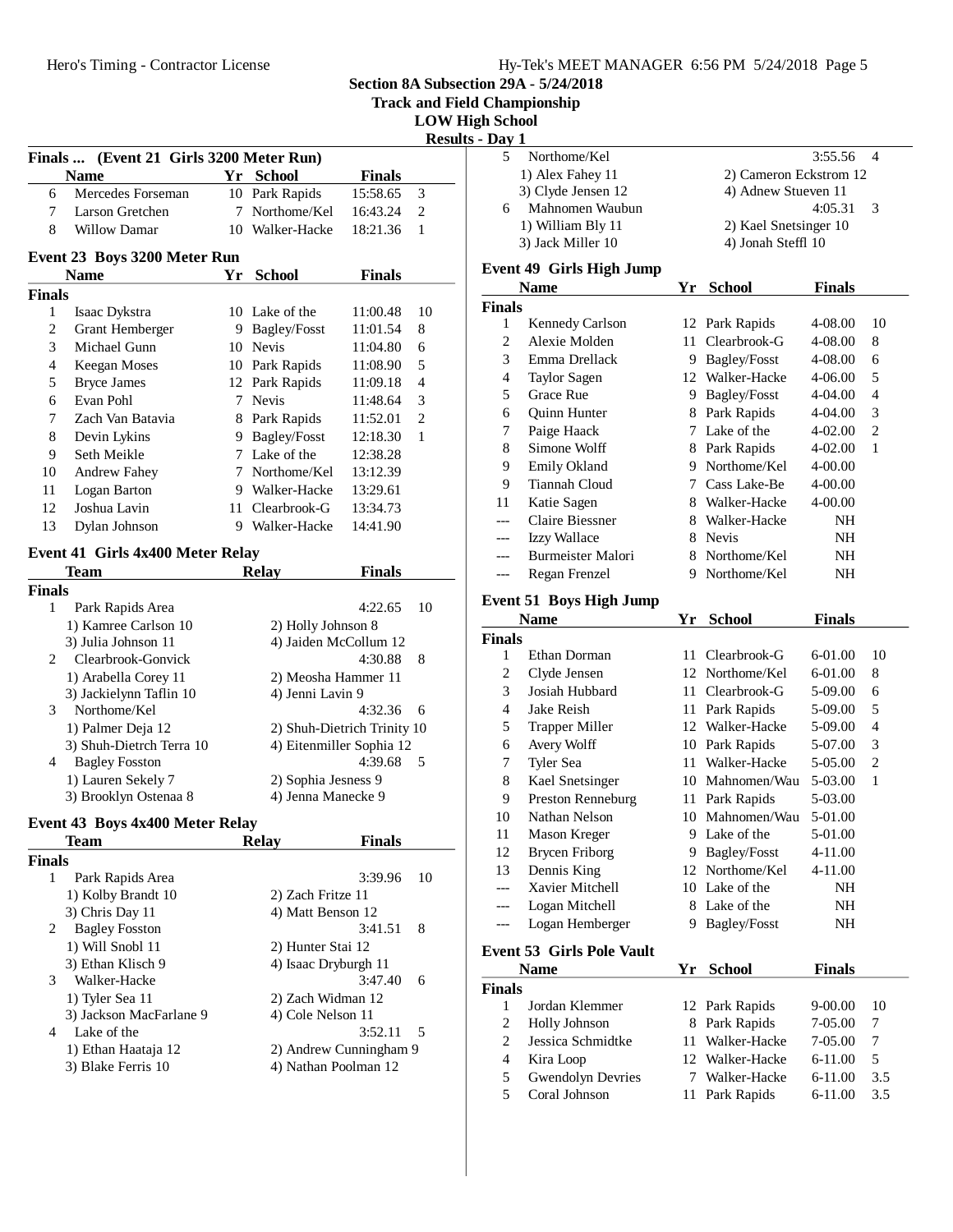| Hy-Tek's MEET MANAGER 6:56 PM 5/24/2018 Page 6 |  |  |
|------------------------------------------------|--|--|
|                                                |  |  |

**Track and Field Championship**

**LOW High School**

 $\overline{\textbf{s}}$  - Day 1

|               | Finals  (Event 53 Girls Pole Vault)<br><b>Name</b> | Yr | <b>School</b>         | <b>Finals</b> |                |
|---------------|----------------------------------------------------|----|-----------------------|---------------|----------------|
| 7             | Rebekah Fraser                                     | 11 | Lake of the           | 6-05.00       | $\overline{c}$ |
| ---           | Aislinn Hoefler                                    | 7  | Bagley/Fosst          | NH            |                |
| ---           | Evie Dryburgh                                      | 7  | Bagley/Fosst          | NH            |                |
| ---           | Lauren Sekely                                      | 7  | Bagley/Fosst          | ΝH            |                |
|               |                                                    |    |                       |               |                |
|               | <b>Event 55 Boys Pole Vault</b>                    |    |                       |               |                |
|               | <b>Name</b>                                        | Yr | <b>School</b>         | <b>Finals</b> |                |
| <b>Finals</b> |                                                    |    |                       |               |                |
| 1             | Shea Alto                                          | 12 | Walker-Hacke          | 11-11.00      | 10             |
| 2             | <b>Spencer Fritze</b>                              | 11 | Park Rapids           | 11-11.00      | 8              |
| 3             | Jensen Rice                                        | 11 | Walker-Hacke          | 10-11.00      | 6              |
| 4             | Jeremiah Engst                                     | 11 | Park Rapids           | 10-05.00      | 5              |
| 5             | Zackary Stevenson                                  | 9  | Walker-Hacke          | 10-05.00      | 4              |
| 6             | Will Snobl                                         | 11 | Bagley/Fosst          | 9-11.00       | 3              |
| 7             | Chase LaVine                                       | 10 | <b>Bagley/Fosst</b>   | 9-05.00       | 2              |
| 8             | Isaiah Dryburgh                                    | 10 | <b>Bagley/Fosst</b>   | 8-11.00       | 1              |
| 9             | Joe Klein                                          |    | 10 Park Rapids        | 8-05.00       |                |
|               | <b>Event 57 Girls Long Jump</b>                    |    |                       |               |                |
|               | Name                                               | Yr | <b>School</b>         | <b>Finals</b> |                |
| <b>Finals</b> |                                                    |    |                       |               |                |
| 1             | Hannah Morgan                                      |    | 9 Park Rapids         | 16-04.00      | 10             |
| 2             | Kira Loop                                          |    | 12 Walker-Hacke       | 15-09.00      | 8              |
| 3             | Meosha Hammer                                      | 11 | Clearbrook-G          | 15-02.00      | 6              |
| 4             | Emma Dorman                                        |    | 9 Clearbrook-G        | 15-00.50      | 5              |
| 5             | Hanna Worms                                        | 9  | Mahnomen/Wau 14-06.00 |               | 4              |
| 6             | Kylli Anderson                                     |    | 10 Bagley/Fosst       | 14-01.00      | 3              |
| 7             | Arabella Corey                                     |    | 11 Clearbrook-G       | 14-00.00      | $\overline{c}$ |
| 8             | Nadia Yliniemi Hensel                              |    | 7 Park Rapids         | 13-11.50      | 1              |
| 9             | Riley Pike                                         | 7  | Park Rapids           | 13-07.00      |                |
| 10            | <b>Brooklyn Ostenaa</b>                            | 8  | <b>Bagley/Fosst</b>   | 13-03.00      |                |
| 10            | Shuh-Dietrch Terra                                 |    | 10 Northome/Kel       | 13-03.00      |                |
| 12            | <b>Stroeing Saide</b>                              | 7  | Northome/Kel          | 13-00.25      |                |
| 13            | Chloe McLean                                       | 8  | <b>Bagley/Fosst</b>   | 12-10.25      |                |
| 14            | Summer Irvin                                       |    | 7 Lake of the         | 12-05.00      |                |
| 15            | Paige Hildebrandt                                  | 9  | Northome/Kel          | 12-04.00      |                |
| 16            | Taya Hagarty                                       | 8  | Lake of the           | 11-07.00      |                |
| 17            | Tyanna Wood                                        | 7  | Lake of the           | 11-06.50      |                |
| 18            | Bella King                                         | 11 | TrekNorth             | 11-02.50      |                |
|               | Nathamon Kongsawat                                 | 11 | TrekNorth             | ND            |                |
|               | <b>Event 59 Boys Long Jump</b>                     |    |                       |               |                |
|               | <b>Name</b>                                        | Yr | <b>School</b>         | <b>Finals</b> |                |
| <b>Finals</b> |                                                    |    |                       |               |                |
| 1             | <b>Hunter Ehlers</b>                               | 11 | Clearbrook-G          | 19-06.50      | 10             |
| 2             | <b>Jonny Hamnes</b>                                |    | 10 Clearbrook-G       | 19-02.50      | 8              |
| 3             | <b>Josh Baker</b>                                  |    | 12 Park Rapids        | 18-10.00      | 6              |
| 4             | <b>Adnew Stueven</b>                               | 11 | Northome/Kel          | 18-09.00      | 5              |
| 5             | Hunter Hed                                         | 12 | Walker-Hacke          | 18-08.00      | $\overline{4}$ |
| 6             | Jake Reish                                         | 11 | Park Rapids           | 18-05.75      | 3              |
|               | Jaiden Wangstad                                    | 12 | <b>Bagley/Fosst</b>   | 18-01.50      | 2              |
|               |                                                    |    |                       |               |                |
| 7<br>8        | Zachary Lykins                                     | 12 | <b>Bagley/Fosst</b>   | 17-07.50      | 1              |

| .<br>. . |                      |     |                          |              |
|----------|----------------------|-----|--------------------------|--------------|
| 10       | William Bly          |     | 11 Mahnomen/Wau 17-02.50 |              |
| 11       | Ethan Merrill        | 9   | Northome/Kel             | 16-09.50     |
| 12       | Sam Reish            | 8   | Park Rapids              | 16-07.25     |
| 13       | Zane Esparza         |     | 11 TrekNorth             | 16-04.75     |
| 14       | Jasper Wiley         |     | 10 Clearbrook-G          | 16-02.50     |
| 15       | <b>Ben Strandlie</b> | 10. | Walker-Hacke             | 15-03.00     |
| 16       | Gethon Wood          |     | 12 Lake of the           | 14-10.50     |
| 17       | <b>Andrew Fahey</b>  |     | 7 Northome/Kel           | $14 - 03.50$ |
| 18       | Seth Meikle          |     | 7 Lake of the            | 13-08.00     |
| 19       | David Carlson        |     | 9 TrekNorth              | 13-01.00     |
| 20       | Nathan Pyburn        | 8   | <b>Nevis</b>             | 12-02.00     |
| 20       | Jasper Spears-Thomas | 9   | Bagley/Fosst             | 12-02.00     |
|          | William Oshkinowe    | 10. | Mahnomen/Wau             | ND           |
|          |                      |     |                          |              |

## **Event 61 Girls Triple Jump**

|               | <b>Name</b>     | Yr | <b>School</b>       | <b>Finals</b> |    |
|---------------|-----------------|----|---------------------|---------------|----|
| <b>Finals</b> |                 |    |                     |               |    |
| 1             | Andrea Dudley   |    | 11 Nevis            | 33-02.00      | 10 |
| 2             | Kira Loop       |    | 12 Walker-Hacke     | 32-00.50      | 8  |
| 3             | Julia Johnson   |    | 11 Park Rapids      | 30-11.50      | 6  |
| 4             | Olivia Schultz  |    | 12 Walker-Hacke     | 29-01.00      | 5  |
| 5             | Emma Dorman     | 9  | Clearbrook-G        | 29-00.50      | 4  |
| 6             | Abbie Strandlie | 8  | Walker-Hacke        | 28-11.50      | 3  |
| 7             | Riley Pike      | 7  | Park Rapids         | 28-07.00      | 2  |
| 8             | Kenna Cook      | 8. | Northome/Kel        | 27-07.50      | 1  |
| 9             | Simone Wolff    | 8  | Park Rapids         | 26-10.00      |    |
| 10            | Evie Dryburgh   |    | Bagley/Fosst        | 23-03.00      |    |
| 10            | Sydnee Stroeing | 11 | Northome/Kel        | 23-03.00      |    |
|               | Kendall Moan    |    | <b>Bagley/Fosst</b> | ND            |    |

## **Event 63 Boys Triple Jump**

|               | <b>Name</b>          | Yr | <b>School</b>       | Finals   |    |
|---------------|----------------------|----|---------------------|----------|----|
| <b>Finals</b> |                      |    |                     |          |    |
| 1             | Zach Widman          | 12 | Walker-Hacke        | 40-05.00 | 10 |
| 2             | <b>Hunter Ehlers</b> | 11 | Clearbrook-G        | 38-07.00 | 8  |
| 3             | Jake Reish           | 11 | Park Rapids         | 37-10.00 | 6  |
| 4             | Zachary Lykins       | 12 | Bagley/Fosst        | 37-08.50 | 5  |
| 5             | Kai Ashmoore         | 8  | Walker-Hacke        | 37-03.00 | 4  |
| 6             | Avery Wolff          | 10 | Park Rapids         | 37-02.00 | 3  |
| 7             | Tom Hansen           | 10 | Walker-Hacke        | 36-04.50 | 2  |
| 8             | Jeremiah Engst       | 11 | Park Rapids         | 34-10.00 | 1  |
| 9             | Ben Engebretson      | 10 | Clearbrook-G        | 34-03.00 |    |
| 10            | Kael Snetsinger      | 10 | Mahnomen/Wau        | 33-05.00 |    |
| 11            | Zachary Anderson     | 9  | Bagley/Fosst        | 32-11.50 |    |
| 12            | Jaquincy Hammer      | 9  | Clearbrook-G        | 32-07.00 |    |
| 13            | Devin Lykins         | 9  | <b>Bagley/Fosst</b> | 31-08.00 |    |
| 13            | David Rock           | 9  | Mahnomen/Wau        | 31-08.00 |    |
| 15            | <b>Anson Haack</b>   | 8  | Lake of the         | 31-00.50 |    |
| 16            | Jack Miller          | 10 | Mahnomen/Wau        | 29-00.50 |    |
| 17            | Micah Hanna          | 9  | Northome/Kel        | 27-02.50 |    |
| 18            | Nathan Pyburn        | 8  | <b>Nevis</b>        | 26-00.00 |    |
| 19            | Leoydn Kingbird      | 7  | Northome/Kel        | 23-11.00 |    |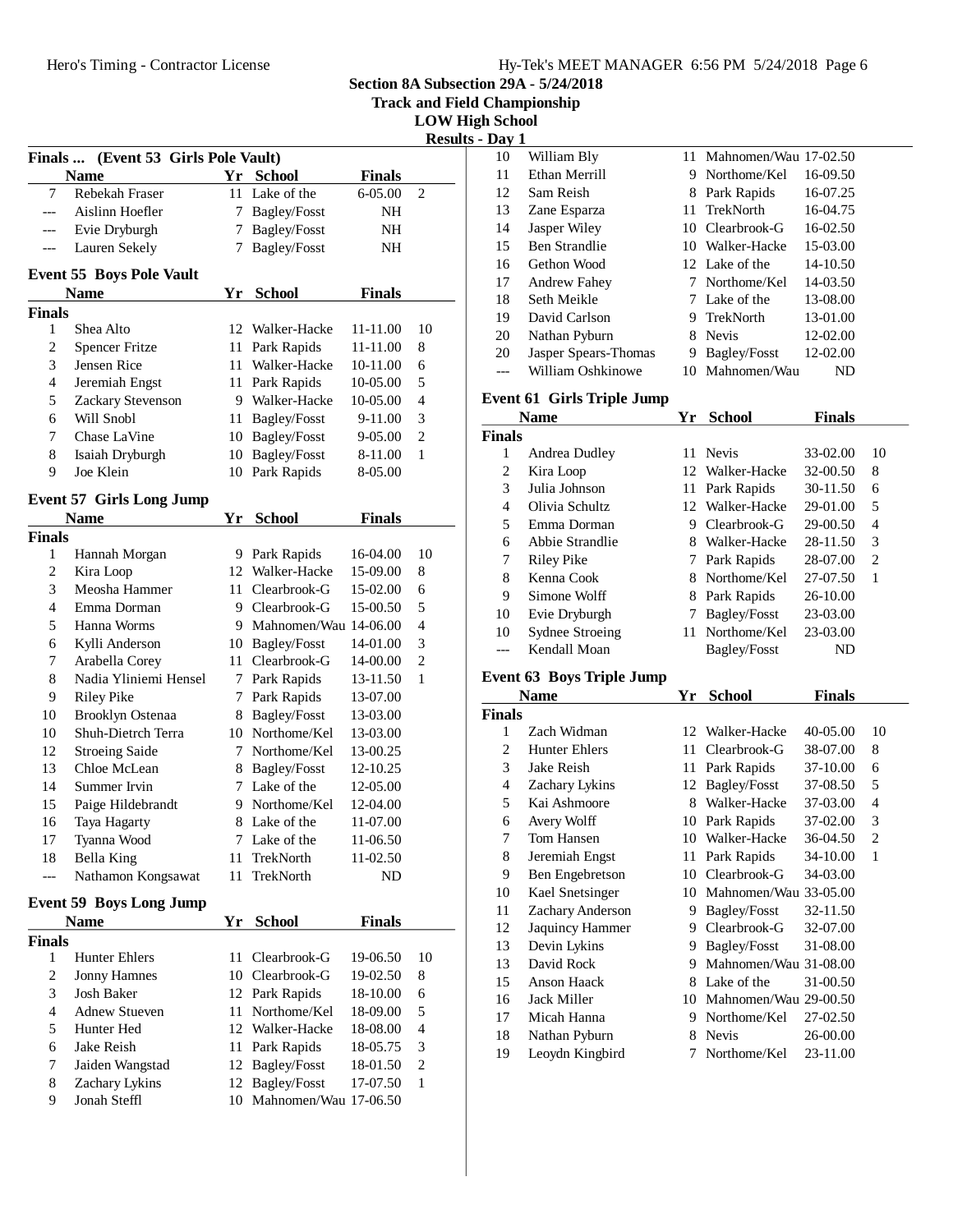Hero's Timing - Contractor License

**Section 8A Subsection 29A - 5/24/2018**

**Track and Field Championship**

**LOW High School**

**Results - Day 1**

| <b>Event 65 Girls Discus Throw</b> |                                                  |    |                 |               |              |
|------------------------------------|--------------------------------------------------|----|-----------------|---------------|--------------|
|                                    | <b>Name</b>                                      |    | Yr School       | <b>Finals</b> |              |
| Finals                             |                                                  |    |                 |               |              |
| 1                                  | Jaiden McCollum                                  |    | 12 Park Rapids  | 105-10        | 10           |
| $\mathfrak{2}$                     | Cole Mastley                                     |    | 10 Nevis        | 105-08        | 8            |
| 3                                  | Danae Stenzel                                    |    | 10 Clearbrook-G | 101-00        | 6            |
| 4                                  | <b>Taylor Sagen</b>                              |    | 12 Walker-Hacke | 99-09         | 5            |
| 5                                  | Madalyne Faldet                                  |    | 12 Clearbrook-G | 97-07         | 4            |
| 6                                  | Jordan Anderson                                  |    | 12 TrekNorth    | 96-01         | 3            |
| 7                                  | Amarah Dykema                                    |    | 12 Walker-Hacke | 91-04         | 2            |
| 8                                  | Cora Willenbring                                 |    | 10 Park Rapids  | 89-06         | 1            |
| 9                                  | Marissa Engst                                    |    | 8 Nevis         | 78-07         |              |
| 10                                 | Adrianna Richey                                  |    | 11 Mahnomen/Wau | 77-10         |              |
| 11                                 | Sierra Woorlie                                   |    | 10 Nevis        | 76-05         |              |
| 12                                 | Ella Engen                                       |    | 8 Clearbrook-G  | 73-10         |              |
| 13                                 | Katie Sagen                                      |    | 8 Walker-Hacke  | 71-10         |              |
| 14                                 | Mackenzie Lampton                                |    | 11 Mahnomen/Wau | 70-09         |              |
| 15                                 | Liz Reich                                        | 11 | Mahnomen/Wau    | 68-08         |              |
| 16                                 | Shuh-Dietrich Trinity                            |    | 10 Northome/Kel | 68-01         |              |
| 17                                 | Julia Albright                                   |    | 12 Bagley/Fosst | 65-07         |              |
| 18                                 | <b>Taylor Dravis</b>                             |    | 9 Park Rapids   | 64-04         |              |
| 19                                 | Rayna Martin                                     |    | Gr Lake of the  | 61-10         |              |
| 20                                 | Kylee Humphrey                                   |    | 10 TrekNorth    | 60-07         |              |
| 21                                 | Eitenmiller Sophia                               |    | 12 Northome/Kel | 55-11         |              |
| 22                                 | Madie Draper                                     |    | 8 Lake of the   | 54-07         |              |
| 23                                 | Shue Gaige                                       |    | 8 Northome/Kel  | 48-02         |              |
| 24                                 | Mikailia Sherer                                  |    | 9 Cass Lake-Be  | 44-04         |              |
| 25                                 | Mearah Aggamway                                  |    | 9 Cass Lake-Be  | 44-01         |              |
| 26                                 | Alexia Nez Perce                                 |    | 7 Cass Lake-Be  | 43-10         |              |
| 27                                 | Taya Hagarty                                     |    | 8 Lake of the   | 40-05         |              |
|                                    |                                                  |    |                 |               |              |
|                                    | <b>Event 67 Boys Discus Throw</b><br><b>Name</b> |    | Yr School       | <b>Finals</b> |              |
| Finals                             |                                                  |    |                 |               |              |
| 1                                  | Levi Nelson                                      |    | 10 Clearbrook-G | 121-00        | 10           |
| $\overline{c}$                     | Samuel Scherzer                                  |    | 10 Bagley/Fosst | 111-00        | 8            |
| $\mathfrak{Z}$                     | Daniel Snetsinger                                |    | 12 Mahnomen/Wau | 107-00        | 6            |
| $\overline{4}$                     | Alex Fahey                                       | 11 | Northome/Kel    | 106-08        | 5            |
| 5                                  | Avery Wolff                                      | 10 | Park Rapids     | $105 - 11$    | 4            |
| 6                                  | Payton Hill                                      | 11 | Park Rapids     | 103-00        | 3            |
| $\boldsymbol{7}$                   | Devin Hopen                                      | 12 | Walker-Hacke    | 102-03        | 2            |
| 8                                  | <b>Bobbie Olson</b>                              | 11 | Clearbrook-G    | 101-11        | $\mathbf{1}$ |
| 9                                  | Will Brinkman                                    | 12 | Bagley/Fosst    | 101-07        |              |
| 10                                 | Logen Patch                                      | 12 | Northome/Kel    | 97-00         |              |
| 11                                 | Ryan Martin-Kennedy                              |    | 12 Walker-Hacke | 93-06         |              |
| 12                                 | Tristan Hill                                     | 8  | Park Rapids     | 93-00         |              |
| 13                                 | Axel Munter                                      | 10 | Bagley/Fosst    | 87-02         |              |
| 14                                 | Josh Haataja                                     | 12 | Lake of the     | 85-08         |              |
| 15                                 | <b>Brody Butcher</b>                             | 11 | Walker-Hacke    | 83-00         |              |
| 16                                 | Noah Paul                                        | 10 | Mahnomen/Wau    | 79-08         |              |
| 17                                 | Daniel Novak                                     |    | 12 Lake of the  | 77-11         |              |
| 18                                 | Ethan Haataja                                    |    | 12 Lake of the  | 74-00         |              |
| 19                                 | Ethan Washburn                                   |    | 12 Northome/Kel | 69-07         |              |
| $20\,$                             | Archer Oothoudt                                  | 10 | TrekNorth       | 69-02         |              |

| 21             | Kaden Resch                   | 8  | <b>Nevis</b>          | 60-02         |                |
|----------------|-------------------------------|----|-----------------------|---------------|----------------|
|                | Nick Podlak                   |    | 12 Mahnomen/Wau       | ND            |                |
|                | Event 69 Girls Shot Put       |    |                       |               |                |
|                | <b>Name</b>                   | Yr | <b>School</b>         | <b>Finals</b> |                |
| <b>Finals</b>  |                               |    |                       |               |                |
| 1              | Jaiden McCollum               |    | 12 Park Rapids        | 37-02.00      | 10             |
| 2              | Jordan Anderson               | 12 | <b>TrekNorth</b>      | 35-04.00      | 8              |
| 3              | Danae Stenzel                 |    | 10 Clearbrook-G       | 34-03.00      | 6              |
| $\overline{4}$ | Johnson Monica                |    | 8 Northome/Kel        | 32-10.50      | 5              |
| 5              | Cole Mastley                  | 10 | <b>Nevis</b>          | 31-06.00      | 4              |
| 6              | Ella Engen                    |    | 8 Clearbrook-G        | 29-00.00      | 3              |
| 7              | Sierra Woorlie                |    | 10 Nevis              | 28-11.50      | $\overline{2}$ |
| 8              | Morgan Welk                   | 12 | Walker-Hacke          | 28-09.50      | 1              |
| 9              | Cora Willenbring              |    | 10 Park Rapids        | 26-11.50      |                |
| 10             | <b>Taylor Dravis</b>          | 9  | Park Rapids           | 26-02.00      |                |
| 11             | Liz Reich                     | 11 | Mahnomen/Wau 25-11.50 |               |                |
| 12             | Marissa Engst                 |    | 8 Nevis               | 25-11.00      |                |
| 13             | Adrianna Richey               | 11 | Mahnomen/Wau 24-08.00 |               |                |
| 14             | Katie Sagen                   | 8  | Walker-Hacke          | 24-00.00      |                |
| 15             | Shue Gaige                    |    | 8 Northome/Kel        | 23-05.00      |                |
| 16             | Mearah Aggamway               |    | 9 Cass Lake-Be        | 20-07.00      |                |
| 17             | Mikailia Sherer               |    | 9 Cass Lake-Be        | 20-02.00      |                |
| 18             | Hannah Heils                  | 11 | Walker-Hacke          | 18-10.00      |                |
| 19             | Sierra Castle                 | 8  | Lake of the           | 18-06.00      |                |
| 20             | Madie Draper                  |    | 8 Lake of the         | 16-11.00      |                |
| 21             | Heather Lueth                 | 7  | Cass Lake-Be          | 14-04.50      |                |
|                | <b>Event 71 Boys Shot Put</b> |    |                       |               |                |

|                | <b>Name</b>           | Yr  | <b>School</b>         | <b>Finals</b> |                |
|----------------|-----------------------|-----|-----------------------|---------------|----------------|
| <b>Finals</b>  |                       |     |                       |               |                |
| 1              | Levi Nelson           | 10  | Clearbrook-G          | 40-01.50      | 10             |
| $\overline{c}$ | <b>Bobbie Olson</b>   | 11  | Clearbrook-G          | 39-05.50      | 8              |
| 3              | Nick Podlak           | 12  | Mahnomen/Wau 38-10.00 |               | 6              |
| 4              | Jacob Stewart         | 11  | Park Rapids           | 38-09.00      | 5              |
| 5              | Payton Hill           | 11  | Park Rapids           | 37-08.50      | $\overline{4}$ |
| 6              | Cameron Eckstrom      | 12  | Northome/Kel          | 37-08.00      | 3              |
| 7              | Axel Munter           | 10  | <b>Bagley/Fosst</b>   | 37-02.50      | $\overline{2}$ |
| 8              | Daniel Snetsinger     | 12  | Mahnomen/Wau 37-00.50 |               | 1              |
| 9              | Devin Hopen           | 12  | Walker-Hacke          | 36-08.00      |                |
| 10             | Nathan Poolman        |     | 12 Lake of the        | 34-08.00      |                |
| 10             | <b>Bradley Graham</b> |     | 12 Park Rapids        | 34-08.00      |                |
| 12             | Ryan Martin-Kennedy   | 12. | Walker-Hacke          | 33-04.50      |                |
| 13             | <b>Tristan McCoy</b>  | 10  | Bagley/Fosst          | 33-00.00      |                |
| 14             | Hunter Hed            | 12  | Walker-Hacke          | 32-01.00      |                |
| 14             | Daniel Novak          | 12  | Lake of the           | 32-01.00      |                |
| 16             | Jasper Spears-Thomas  | 9   | Bagley/Fosst          | 29-07.00      |                |
| 17             | Ethan Washburn        | 12  | Northome/Kel          | 28-08.50      |                |
| 18             | Noah Paul             | 10  | Mahnomen/Wau 27-01.00 |               |                |
| 19             | Jastyn Rodgers        | 9   | Northome/Kel          | 26-07.00      |                |
| 20             | Paul Amago            | 12  | Lake of the           | 25-10.50      |                |
| 21             | Kaden Resch           | 8   | <b>Nevis</b>          | 24-07.00      |                |